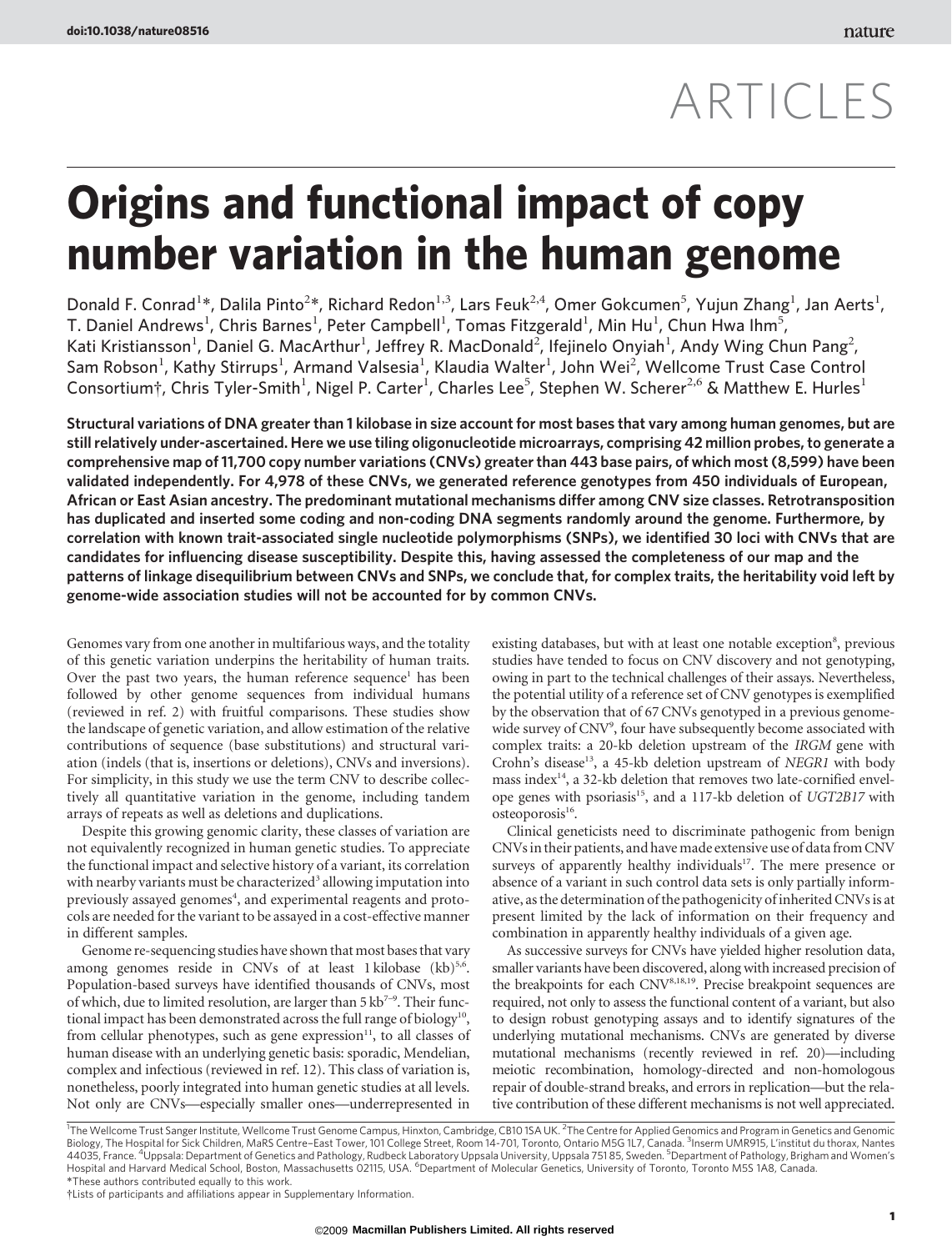Here we describe a comprehensive survey to detect common CNVs larger than 1 kb in size in the human genome, and the development and application of experimental protocols to allow these CNVs to be assayed. The HapMap sample set has previously been well-characterized for other forms of variation, and we now add CNV genotypes for these samples. These unprecedented resources have allowed us to discern key features of the mutational mechanisms underlying CNVs, to investigate the effect of selection on CNVs, and to identify candidate CNVs that may be the causal variant on haplotypes associated with complex traits.

### CNV discovery and genotyping

We designed an experimental strategy to discover CNVs greater than  $\sim$ 500 base pairs (bp) in individuals with European or West African ancestry (Fig. 1). Using a set of 20 NimbleGen arrays, each comprising  $\sim$  2.1-million long oligonucleotide probes covering the assayable portion of the genome (median spacing of 56 bp), we performed 800 comparative genome hybridization (CGH) experiments with female lymphoblastoid cell-line DNA competed against a common male European reference sample (NA10851). The female test DNAs comprised 19 CEU (Utah residents with ancestry from northern and western Europe)-European HapMap individuals, 20 YRI (Yoruba from Ibadan, Nigeria)-West Africans, and a Polymorphism Discovery Resource individual (NA15510). It was estimated that 40 samples would provide 95% power to sample variants with minor allele frequencies of 5% in either population.

We used stringent calling criteria (minimum 10 consecutive probes) to identify 51,997 putative CNV segments in the 41 samples (40 test samples and 1 reference sample). The median numbers of segments in CEU and YRI individuals were 1,117 and 1,488, respectively, reflecting both the higher genetic diversity in Africa and the use of a CEU reference sample. CNV sizes ranged from 443 bp to 1.28 megabases (Mb), with a median size of 2.9 kb. We merged these calls across samples to identify 11,700 putative CNV loci (median size of 2.7 kb), of which 49% were called in a single individual (Supplementary Methods and Supplementary Table 1). Using quantitative PCR (qPCR) for initial validation, we confirmed 79 of 99 randomly selected loci as varying in copy number, suggesting a preliminary false-discovery rate of  $\sim$ 20% (Supplementary Methods).

Within the context of a CNV association study conducted by the Wellcome Trust Case Control Consortium (WTCCC), a CNV-typing array was designed by the WTCCC in collaboration with the other coauthors of this paper in which a preliminary version of our discovery data was shared at an early stage with the WTCCC. The array used the Agilent CGH platform and comprised 105,000 long oligonucleotide probes. Its targets include 10,819 out of 11,700 (92%) of the candidate CNV loci, and 375 other loci from published CNV surveys, including 292 new sequence insertions (Supplementary Methods)<sup>5,18</sup>. To perform large-scale validation of candidate CNVs, we ran each of the 41 DNA samples used in the discovery phase of this study on the CNV-typing array against a pooled reference sample to minimize reference-specific artefacts. By comparing the correlation between the discovery data and the CNV-typing data across the same samples at each locus, we could distinguish probable false-positives and true CNVs (Supplementary Methods). Using this approach we estimated the false discovery rate to be 15%, in good agreement with the estimate obtained from the much smaller set of independent validation experiments using qPCR.

We then assayed 450 HapMap samples (180 CEU, 180 YRI, 45 JPT (individuals in Tokyo, Japan) and 45 CHB (individuals in Beijing, China)) across our CNV-typing array. We used a Bayesian algorithm to genotype CNVs (more precisely: to assign individuals to diploid copy number classes), and then manually curated the selection of the optimal normalization and cluster locations for every locus (Supplementary Methods). We applied quality-control filters to identify 5,238 non-redundant CNVs (4,978 from the CNVs discovered here) that could be genotyped with high confidence in at least one HapMap population (3,320 were polymorphic in CEU, 3,985 in YRI and 1,957 in JPT+CHB), and these genotypes exhibited high concordance across replicate experiments (Supplementary Table 2 and Supplementary Methods).

We also analysed data on 242 HapMap samples on an Illumina Infinium genotyping platform (Human660W), developed in conjunction with the WTCCC 2 experiments, which incorporates probes in 8,914 of our CNVs (biased towards those with high frequency in CEU), using recently published CNV genotyping software<sup>21</sup>. We observed that 2,513 CNVs could be genotyped, 2,175 (87%) of which were also genotyped on the Agilent CGH microarrays. This high concordance suggests that the genomic properties of the CNV rather than the performance characteristics of the technology platform determine whether a CNV can be reliably typed. Given the extensive overlap, and the smaller number of HapMap samples run on the Illumina array, subsequent analyses of genotyped CNVs focus solely on data from the array-CGH CNV-typing.

We developed a new statistical method (Supplementary Methods) to estimate the absolute copy number of each genotyped CNV, allowing us



Figure 1 | Overview of experimental strategy for CNV discovery and genotyping. Overview of the discovery and genotyping phases of this project, with the former generating a new map of CNV locations and the

latter allowing a reference set of CNV genotypes to be constructed. Data are available at the Database of Genomic Variants<sup>50</sup> and [http://](http://www.sanger.ac.uk/humgen/cnv/42mio) [www.sanger.ac.uk/humgen/cnv/42mio.](http://www.sanger.ac.uk/humgen/cnv/42mio)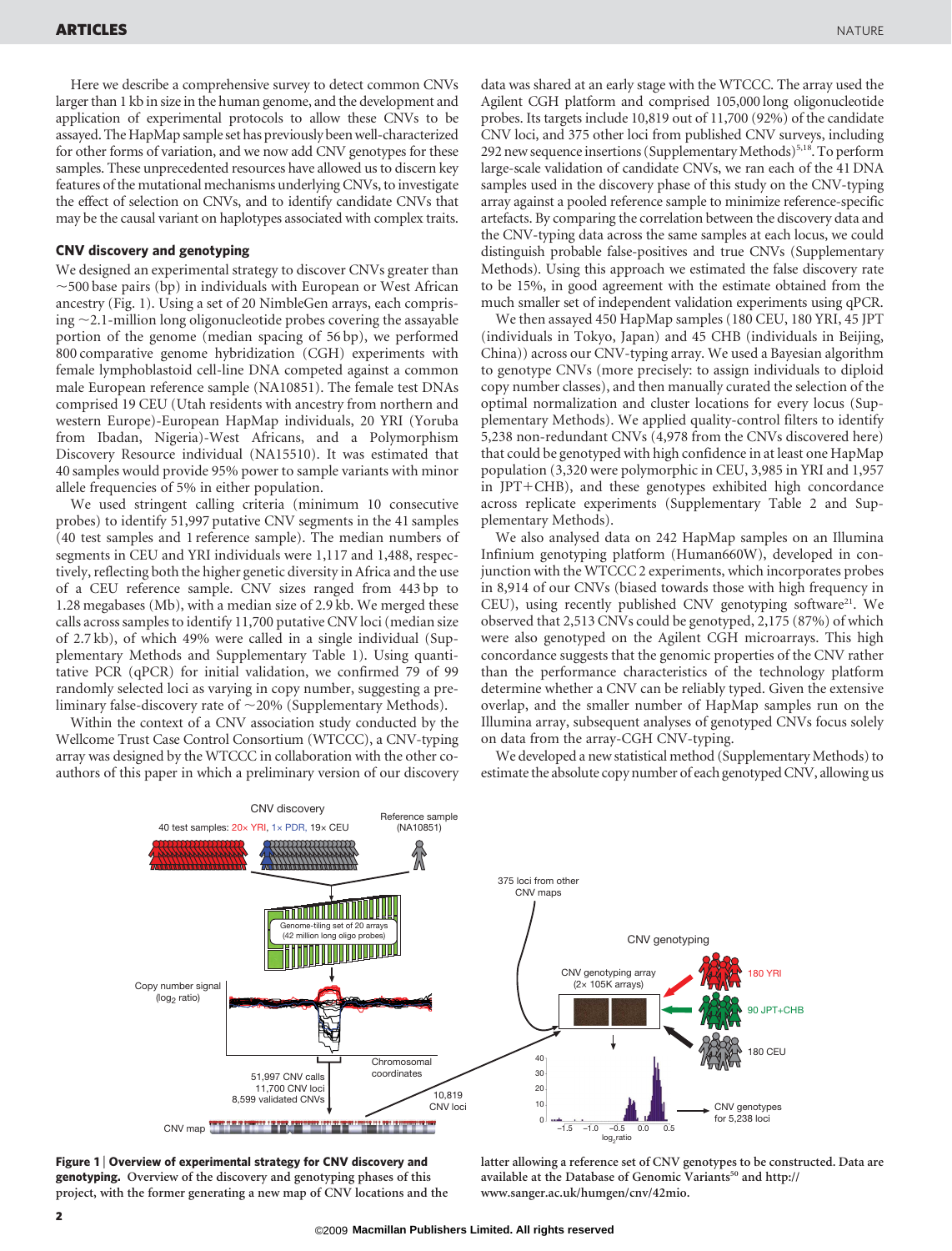to distinguish deletions (0, 1 or 2 diploid copy number), duplications (2, 3 or 4 diploid copy number) and multiallelic CNVs (greater than 3 possible diploid copy numbers). Of the 5,238 genotyped CNVs, 77% were deletions, 16% were duplications and 7% were multi-allelic (Supplementary Fig. 1.1 and Supplementary Table 1.1). The 5:1 ratio of deletions to duplications probably partly reflects the greater technical challenge of robustly genotyping duplications.

For all subsequent analyses (except where noted) we examine a set of 8,599 validated CNVs, 70% (6,024 out of 8,599) of which have not been previously characterized (Supplementary Methods).

The improved resolution of CNV breakpoints provided an opportunity to assess the extent to which distinct CNVs overlap in our data set. This is a complex problem in the absence of sequenced breakpoints for all variants, but we can use all validated CNVs, which may have some residual redundancy (that is, a single CNV could be split into two overlapping loci), to estimate an upper bound on this, and our non-redundant genotyped loci, which are probably biased against genotyping overlapping loci, to estimate a lower bound (Supplementary Methods). In this manner, we estimate the proportion of CNVs overlapping other CNVs to be in the range of 6% to 29%, which is far higher than the proportion of SNPs that are triallelic (that is, three different bases observed at the same site).

## Genomic effect of CNVs

We identified an average of 1,098 validated CNVs, and a cumulative CNV locus length of 24 Mb (0.78% of the genome) when comparing two genomes by CGH. The 8,599 validated CNVs discovered in these 41 individuals cover a total of 112.7 Mb (3.7%) of the genome.

On average per comparison of two diploid genomes by CGH, we found that 445 out of 1,098 (40.5%) of the validated CNVs overlapped with 622 out of 20,174 (3.1%) RefSeq genes (including intronic CNVs), altering the structure of 835 out of 30,917 (2.7%) gene transcripts, and directly altering the coding sequence of 323 out of 27,761 (1.2%) messenger RNAs (Table 1). When all samples were considered together, we found that 3,340 (38.8%) of the validated CNVs overlapped 2,698 (13.4%) RefSeq genes (including intronic CNVs), altering the structure of 3,863 (12.5%) gene transcripts, and directly altering the coding sequence of 1,519 (5.5%) mRNAs (Table 1). Over half of the partial gene deletions that encompass exons are predicted to induce frameshifts, and combining these alleles with whole gene deletions identifies unambiguous loss of function alleles for 267 genes (Supplementary Table 1.2).

We observed a paucity of autosomal CNVs overlapping RefSeq genes, compared to random permutations (Supplementary Fig. 1.2). This impoverishment is more strongly associated with deletions than duplications or multiallelic loci (Fig. 2a), and in common CNVs (minor allele frequency  $(MAF) > 10\%)$  compared to rare CNVs  $(MAF < 1\%)$  (Fig. 2b). The bias of common deletions away from genes is stronger in YRI than in CEU (Fig. 2b), which is also consistent with weaker selection against deleterious base substitutions in CEU than YRI<sup>22</sup>. There was also a bias of CNVs away from enhancers and ultra-conserved elements, but not from promoters or DNaseI hypersensitive sites (Supplementary Fig. 1.2). Indeed duplications seem to



Figure 2 <sup>|</sup> Functional impact of CNVs by type, frequency and population. a, Impact on genes of sets of CNV at different stages of characterization (candidate, validated, validated/genotyped loci). Genotyped CNVs are split into different classes (deletion, duplication and multiallelic). b, Impact on genes of CNV classes based on population frequency. Frequency classes: common (MAF  $\geq$  0.1 in any population), intermediate (0.1  $>$  MAF  $>$  0.01), rare (MAF  $\leq$  0.01 in all populations). ASN denotes JPT+CHB.

be significantly enriched among promoters and stop codons, perhaps corroborating a previous observation of indel enrichment at either end of genes<sup>23</sup>.

Gene ontology analysis showed an enrichment of genes involved in extracellular biological processes such as cell adhesion, recognition and communication in CNVs. However, genes involved in intracellular processes such as biosynthetic and metabolic pathways were underrepresented in CNV regions (Supplementary Methods and Supplementary Fig. 1.3). These findings confirm and extend previous observations that CNVs are preferentially found in genes at the periphery of cellular networks<sup>24</sup>.

We also identified 56 potential fusion genes (Supplementary Table 1.3) and experimentally validated four (AKR7L–AKR7A3, BTNL3–BTNL8, LCE1D–LCE1E and SIGLEC5–SIGLEC14) of five

|  |  |  |  |  | Table 1   Number of RefSeq genes affected by CNVs |  |  |
|--|--|--|--|--|---------------------------------------------------|--|--|
|--|--|--|--|--|---------------------------------------------------|--|--|

| CNV loci                 | Intron             | Whole-gene         | Promoter $(TSS - 500 bp)$ | Exon               | Stop codon        |  |  |  |
|--------------------------|--------------------|--------------------|---------------------------|--------------------|-------------------|--|--|--|
| total (avg sample)       | total (avg/sample) | total (avg/sample) | total (avg/sample)        | total (avg/sample) | total (avg/sample |  |  |  |
| 8,599 validated (1,098)* | 1.236 (269)        | 893 (204)          | 238 (42)                  | 183 (38)           | 270 (70)          |  |  |  |
| 4,977 genotyped (670)    | 1.036 (198)        | 494 (67)           | 278 (20)                  | 134 (18)           | 163 (28)          |  |  |  |
| 3,811 deletions (549)    | 909 (177)          | 222(26)            | 147 (9)                   | 80 (11)            | 74 (10)           |  |  |  |
| 874 duplications (97)    | 203(20)            | 244 (36)           | 93(9)                     | 45(7)              | 90(16)            |  |  |  |
| 292 multi-allelic (24)   | 47 (5)             | 62(5)              | 49 (2)                    | 21(1)              | 15(2)             |  |  |  |

Overlap analysis was performed to identify CNV loci that were completely confined to introns and intergenic regions, as well as those that overlapped gene regions. The latter group was further subdivided in succession into complete CNV-gene overlaps, partial CNV-gene overlaps that included stop codons, and partial CNV-gene overlaps that included the promoter region. The remainder of CNV loci overlapping other (internal) exons was considered as a separate group. Counts are given for the total number of CNV loci (that is, among all samples) as well as for the number of CNVs detected per sample on average (avg/sample). For the validated CNVs the avg/sample is actually an average per CGH comparison of two diploid genomes. TSS, transcription start site.

\* In total, 247 (12%) genes in the Online Mendelian Inheritance in Man (OMIM) database overlapped with validated CNV loci, averaging 45 (2.2%) OMIM genes per sample affected by 48 (4.4%) **CNVs**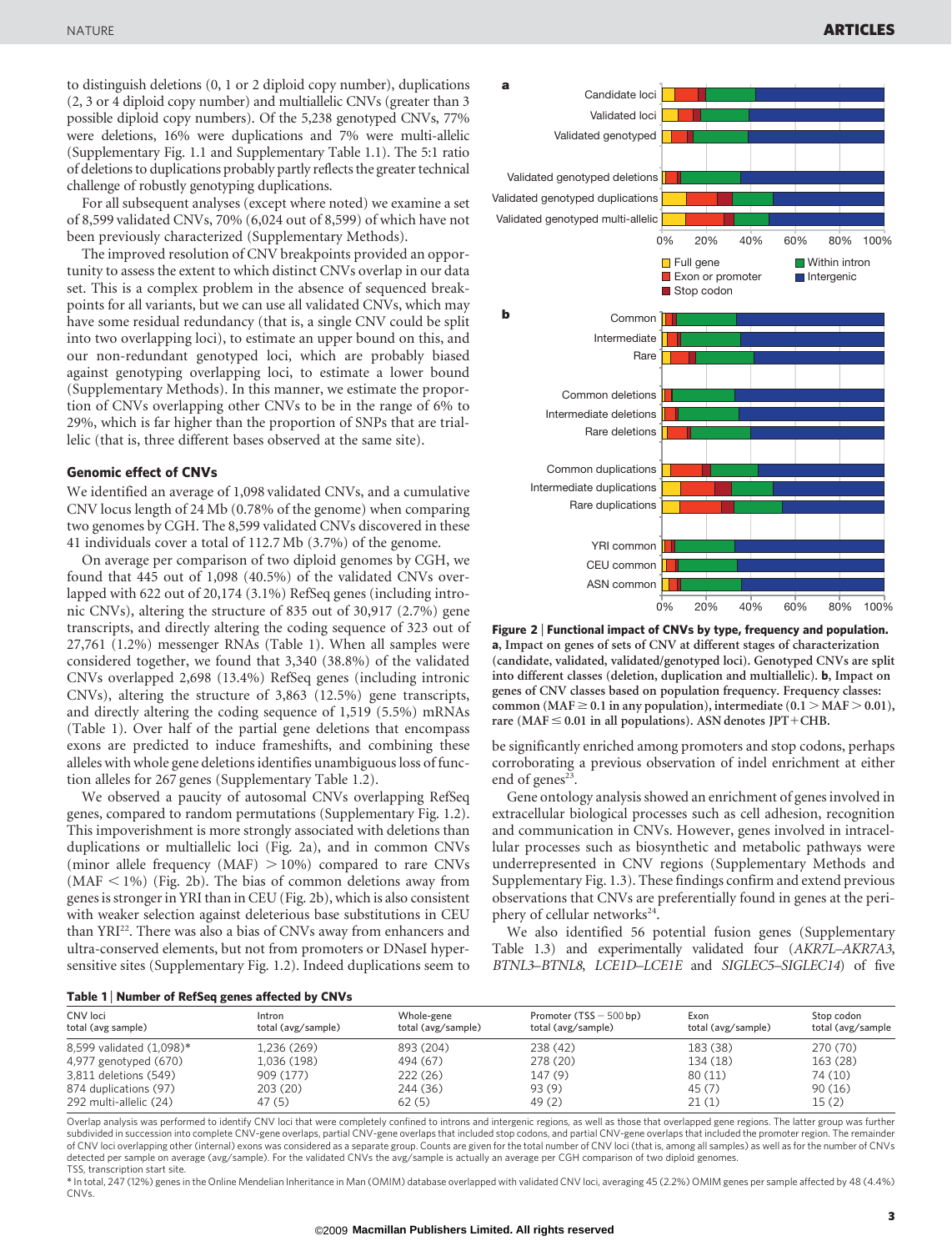tested. Interestingly, 55% of the gene fusions arise between paralogous gene family members, which may be less likely to generate truly novel gene functions.

## Mechanisms of CNV formation

The precision of CNV breakpoint mapping determines how reliably mutation mechanisms might be inferred. We determined the precision of our breakpoint estimates by identifying 350 CNVs in two samples (194 breakpoints in NA15510 and 156 in NA12878) for which breakpoint sequences have been published<sup>18,19,25</sup>. Comparing our breakpoint estimates to these sequences revealed excellent precision (median estimation error  $\sim$  60 bp), representing an improvement of more than an order of magnitude over previous population-based CNV surveys<sup>8</sup>, with similarly accurate estimation for both samples (NA15510: 1 bp–17.1 kb, median 54 bp; NA12878: 0 bp–5.5 kb, median 62 bp). These findings were supported by high-concordance of breakpoint estimation between replicate experiments (Supplementary Methods).

CNV formation mediated by recombination between interspersed duplicated sequences by non-allelic homologous recombination (NAHR), or corresponding to tandem arrays of variable numbers of tandem repeats (VNTR), can readily be identified at the resolution afforded in our experiments by analyses of local sequence homology (Supplementary Methods). Although germline mutation processes at VNTR, like NAHR, are primarily driven by meiotic recombination, detailed mutation analyses have shown a major role for complex intra- and inter-allelic exchanges at VNTR that are not a major source of CNV at interspersed duplicated sequences<sup>26</sup>. Sequence analysis of CNV breakpoints is required to estimate the contribution to CNV formation of other mechanisms including non-homologous end joining and microhomology-mediated break-induced repair.

We found the relative contribution of NAHR and VNTRmediated CNV formation to be largely dependent on CNV size. NAHR was estimated to be 7 times more likely than VNTR to be the underlying mechanism for CNVs in the largest size decile, whereas VNTR were 3.5 times more frequent in the bottom decile. Overall, NAHR and VNTR contribute similarly (13.5% and 11.2% of validated CNVs, respectively; Supplementary Fig. 1.4). Owing to the challenges of designing validation and genotyping assays for VNTR, these loci are probably underrepresented in our genotyping data (5.6% of genotyped CNVs), although we have PCR-validated 11 out of 12 randomly selected VNTR to demonstrate that this class of loci is genuinely polymorphic (Supplementary Table 1.4 and Supplementary Fig. 1.5).

Short sequence motifs thought to form non-B-DNA structures may predispose to chromosomal rearrangements<sup>27</sup>. We tested the hypothesis that primary DNA sequence can predict CNV formation by screening CNV breakpoints for enrichment of 13 published motifs and genomic annotations (Fig. 3a and Supplementary Methods). Two motifs forming non-B-DNA structures were strongly overrepresented at CNV breakpoints (G-quadruplexes  $P < 10^{-3}$ , slipped DNA  $P < 10^{-3}$ ), as were CpGs and a 13-bp motif predictive of recombination hotspots and genome instability in humans<sup>28</sup>. In the latter case the association seems to be due solely to VNTR containing the hotspot motif (Fig. 3c). Our results indicate that the previous observations of recombination hotspots flanking a few well-characterized highly polymorphic VNTR<sup>29</sup>, probably reflects a genome-wide association between hotspots and a large subset of VNTR. The known enrichment of G-quadruplexes and CpGs in gene promoters<sup>30</sup> may partly explain the enrichment of CNVs we observed in promoters (Supplementary Figs 1.6 and 1.7).

As a complementary approach to testing previously described sequence motifs, we collated a large set of sequences likely to contain CNV breakpoints and used machine learning<sup>31</sup> to discover new mutagenic motifs (Supplementary Methods and Supplementary Fig. 1.8). The motifs that we obtained, although significant, showed a modest enrichment for CNVs ranging from 1.2- to 1.5-fold. The most readily interpretable finding among these is a 14 bp CNV motif that is present in most Alu and SVA elements and has previously been shown to be associated with CNV breakpoints in Alu-Alu recombination events<sup>32</sup> (Fig. 3b). This motif represents a binding site in the Alu secondary structure for the signal recognition particle ribonucleoprotein and is highly conserved across Alu elements.

The central role of sequence homology in the fidelity of DNA repair and replication indicates that regions of the genome with higher diversity may be more prone to replication and repair errors. Notably, we found evidence of an enrichment of small indels from the SNP database (dbSNP) (1.7-fold,  $P < 10^{-3}$ ) and microsatellites (1.24-fold,  $P < 10^{-3}$ ) near CNV breakpoints (Fig. 3a). This observation suggests that simple variation may precipitate more mutations,







overrepresented in the total set of CNV breakpoint sequences compared to matched control sequence. b, Density of Alu signal recognition particle (SRP) binding motif in 50-bp bins within (red) and flanking (white) CNV breakpoints, showing significant enrichment of the motif at CNV breakpoints; bootstrap 95% confidence intervals are indicated by blue bars. c, The density of the 13-bp motif predictive of recombination hotspots seems to be increased directly adjacent to VNTR CNVs but not around non-VNTR CNVs.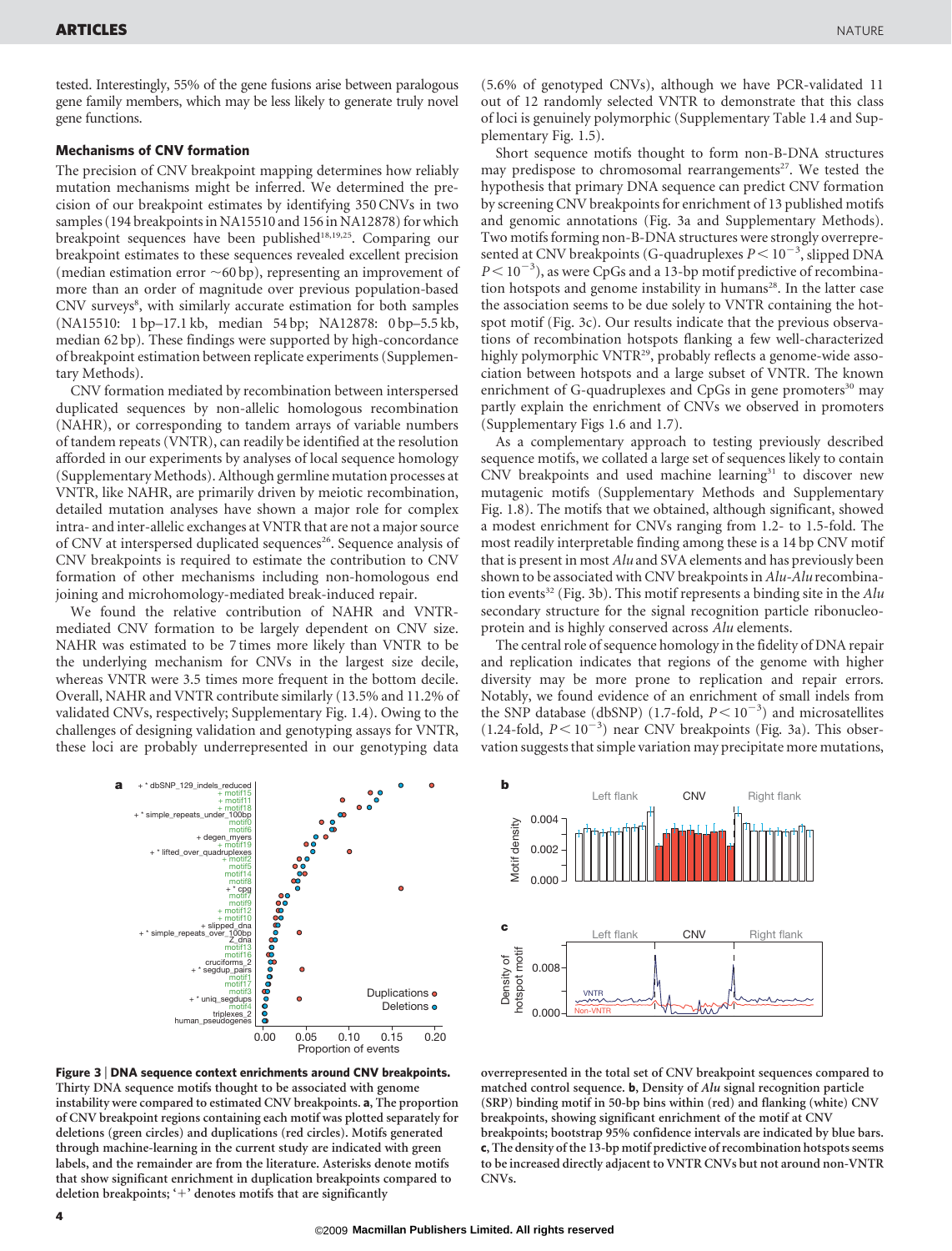both substitutional and structural, as suggested by recent comparative genomic analyses<sup>33</sup>.

We assessed the statistical significance of differences in the breakpoint signatures of deletions and duplications (Supplementary Methods). We found that duplications are more likely to be formed by NAHR, VNTR and retrotransposition, and are more enriched for breakpoint-associated sequence motifs than deletions (Fig. 3a). These findings indicate that the formation of duplications is more likely to be sequence-dependent than deletions.

Next, we extended our investigation of mutation mechanisms to identify probable dispersed duplications among the CNVs. The array data themselves do not identify chromosomal location, but polymorphic dispersed duplications can be identified by considering other sources of information. We took five complementary approaches to identify dispersed duplications among our CNVs: (1) precise mapping to inter-chromosomal segmental duplications; (2) evidence for inter-chromosomal mappings from sequence data<sup>34</sup>; (3) inter-chromosomal linkage disequilibrium; (4) poly-A and target site duplication signatures of retrotransposition; and (5) in silico splicing of CNV discovery data in known transcripts to identify retroposed genes (Supplementary Methods and Supplementary Fig. 1.9). By integrating these different sources of data we identified 75 probable dispersed duplications (Fig. 4 and Supplementary Tables 1.5 and 1.6). We developed PCR assays for four of these and genotyped them across 270 HapMap samples, with complete concordance with the array-based genotypes (Supplementary Notes, Supplementary Table 1.7 and Supplementary Fig. 1.10). These dispersed duplications appear randomly distributed among chromosomes. Some of the dispersed duplications can be confidently ascribed to retrotransposition



Figure 4 <sup>|</sup> Circular map showing the genomic distribution of different classes of CNVs and their population differentiation. Chromosomes are shown colour-coded in the penultimate circle. The innermost circle shows lines connecting the origin and the new location of 58 putative interchromosomal duplications, coloured according to their chromosome of origin. The next circle out shows a stacked histogram representing the number of deletions (red), duplications (green) and multiallelic (blue) loci in 5-Mb bins. The next circle out shows a stacked histogram representing the number of CNVs generated by NAHR (blue), VNTR (red) and other (grey) mechanisms in each 5-Mb bin. The outermost circle shows the  $V_{ST}$  measure of population differentiation between CEU and YRI discovery samples for each CNV.

using the signatures described earlier, but other mechanisms may also generate dispersed duplications. Interestingly, a subset of these retrotransposition events does not comprise retroposed repeat elements or known RNA transcripts, some but not all of which seem likely to result from L1 transduction<sup>35</sup>.

## Population genetics of CNV

Although rates of CNV mutation have been well characterized at a small number of loci using experimental techniques, a reliable estimate of the genome-wide mutation rate has yet to be obtained. With a set of CNVs ascertained in a consistent manner we used the Watterson estimator of the population-scaled mutation rate,  $\theta_{\rm W}$ , to estimate the average per-generation rate of CNV formation,  $\mu$ . The ascertainment-corrected number of segregating sites  $($ >500 bp) leads to an estimate of  $\mu = 3 \times 10^{-2}$  mutations per haploid genome, per generation; however at the base-pair level, heterogeneity in this rate is expected to vary by several orders of magnitude among sites (Supplementary Methods). This estimate does not account for purifying selection, and so it probably represents a lower bound on the true rate.

A key parameter for linkage-disequilibrium-based studies of human variation is the proportion of CNVs that can be tagged well by nearby SNPs. Such 'taggability' depends on CNV allele frequency and local SNP density, but not on CNV size (Supplementary Methods). Overall, the taggability of biallelic CNVs genotyped with high confidence seems to be largely similar to that of frequencymatched SNPs, except that rare CNVs are more poorly tagged; in CEU, 77% of CNVs > 5% MAF are captured with  $r^2 = 0.8$ , whereas only 23% of CNVs  $\leq$ 5% MAF are similarly tagged. These results are similar to others in a smaller data set<sup>8</sup>. Interestingly, deletions are much better tagged by nearby SNPs than by duplications (average difference in maximum  $r^2$  is 0.25;  $P < 10^{-16}$ ), while controlling for allele frequency and local SNP density; this may be a result of the chromosomal dispersion of some duplications and an increased frequency of reversions and repeat mutations at some duplications<sup>36</sup>.

To estimate the strength of purifying selection acting on CNVs in different functional categories, we fitted a population genetic model of demography and selection<sup>37</sup> to the site frequency spectrum of deletions and duplications in the CEU population, corrected for incomplete ascertainment (Supplementary Methods). We observed the strongest purifying selection acting on exonic CNVs, then intronic CNVs then intergenic CNVs (Fig. 5a). Stronger purifying selection at intronic CNVs than intergenic CNVs has also been observed in Drosophila<sup>38</sup> and intronic deletions can be pathogenic if they interfere with proper splicing<sup>39</sup>. Differences in the ascertainment and in the precision of estimates of key population genetic parameters between CNV and published base substitution data sets render direct comparison of average fitness coefficients between CNVs and substitutions potentially misleading.

One signal of recent positive selection is an unusually long haplotype around the selected marker, but it is difficult to fine-map the selected variant within such long haplotypes on the basis of population genetic data alone. Large CNVs, by virtue of their potential functional impact, may make a useful first screen for deconstructing such signals. Accordingly, we have surveyed our CNVs for signs of recent positive selection using population differentiation<sup>9</sup> and two previously described approaches<sup>40,41</sup> relying on haplotype structure (integrated haplotype score: iHS, and cross-population extended haplotype homozygosity: XP-EHH). Several of the CNVs exhibited iHS in the top 1% of the genomic distribution: 7 in CEU, 1 in  $CHB+JPT$ , 18 in YRI, all of which seem to represent populationspecific signals. The most impressive signal is around CNVR8151.1 in YRI: a standardized iHS of 3.39, in the top 700 out of 2.26 million markers (top 0.03% of the genome). This deletion lies between the APOL2 and APOL4 genes involved in pathogen immunity and previously reported to have been under positive selection in primates<sup>42</sup>. The top XP-EHH signal is CNVR3685.1, a deletion at  $>$ 80% frequency in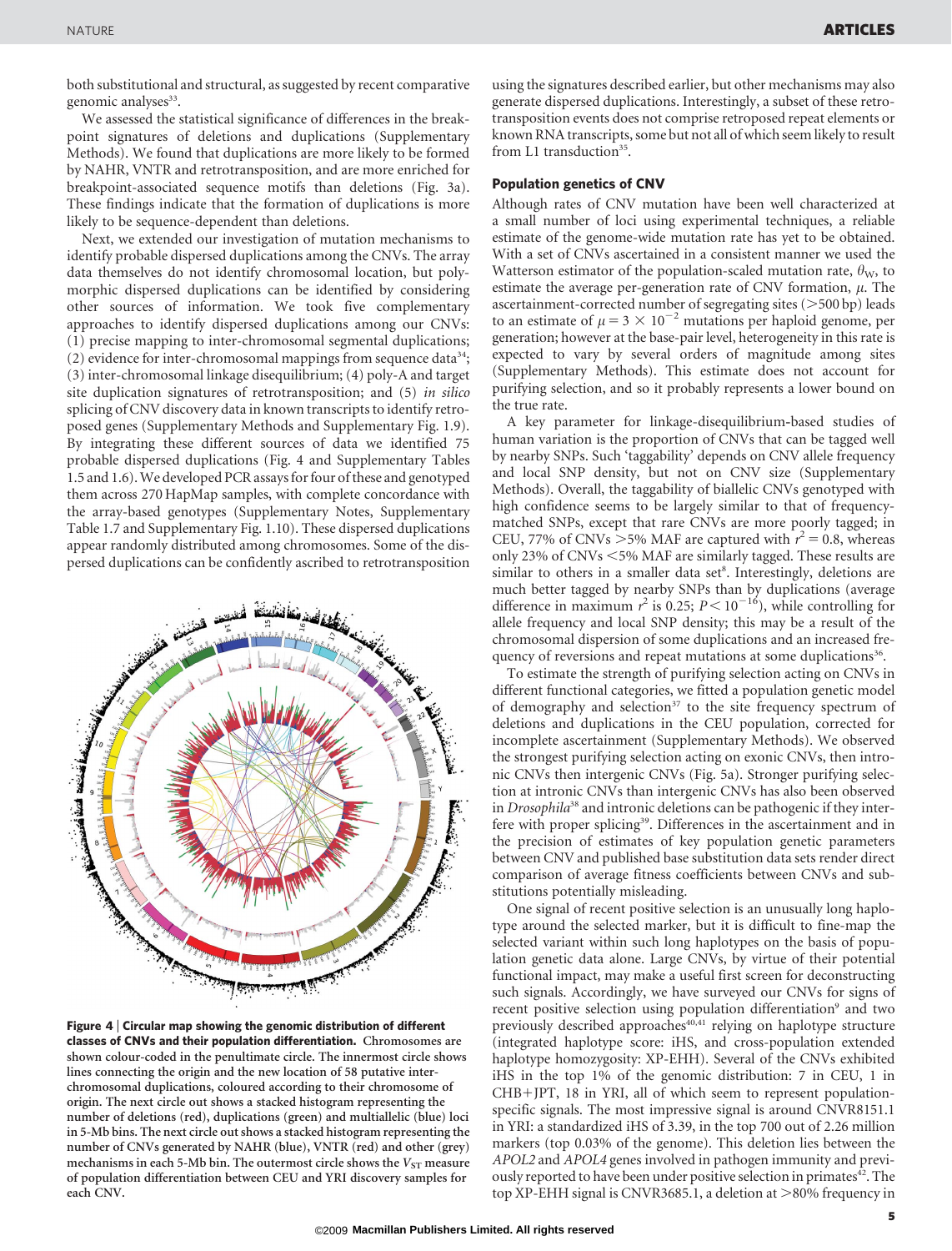

Figure 5 <sup>|</sup> Population properties of CNV show functional impact. a, Expected derived allele frequency spectrum among 40 CEU chromosomes for different classes of genetic variation, on the basis of the estimated strength of purifying selection acting on each class (see text for details). The estimated value of  $\gamma$ , the average scaled population selection coefficient, is indicated in the legend for each class of variant: exonic ( $\gamma = -17$ ,  $P < 10^{-30}$ ), intronic ( $\gamma = -8$ ,  $P \le 10^{-10}$ ), and intergenic ( $\gamma = -5$ ,  $P \le 10^{-30}$ ) CNVs. The P values are estimated using a Likelihood Ratio Test of neutrality ( $\gamma = 0$ ). If we do not correct for incomplete ascertainment for these three classes of CNV we estimate  $\gamma$  to be  $-13$ ,  $-7$  and  $-4$ , respectively. Similarly, if we consider only sites  $>$ 1 kb, which have more complete ascertainment we estimate  $\gamma$  to be  $-15$ ,  $-10$  and  $-5$ , thus showing this ordering of classes of CNV to be robust. b, A CNV showing increased XP-EHH in analysis of merged SNP-CNV HapMap haplotypes; blue line and symbols, CEU-YRI; grey, CEU-CHB+JPT; green, CHB+JPT-YRI. The locations of potential functional variants are indicated by symbols: filled diamond, CNV; cross, non-synonymous SNP; x, synonymous SNP; triangle, UTR SNP. c, Linkage disequilibrium between CNV2659.1 (pink bar) and multiple sclerosis GWAS hit SNPs (pink diamonds). Near perfect linkage disequilibrium ( $r^2 = 0.95$ ) was observed with the top hit SNP (rs47049). Patterns of linkage disequilibrium between the CNV and other HapMap SNPs are shown with black points.

CEU and CHB+JPT but almost absent from YRI, 500 bp  $3'$  to another immune-related gene, IKBKB (Fig. 5b).

Recent positive selection can also drive increased population differentiation. The  $V_{ST}$  statistic<sup>9</sup> for population differentiation (Fig. 4) is distinct from haplotype-based measures of recent positive selection as it allows assessment of all loci, not just those with biallelic genotype calls (for example, unclusterable events and multiallelic CNVs). The CNV with the highest value of  $V_{ST}$  between CEU and YRI is an intronic deletion of the PDLIM3 gene, which encodes an abundant protein in skeletal and cardiac muscle. We noted that also among the top five most highly differentiated loci was an intronic VNTR of the gene encoding ACTN2, the sarcomeric protein binding-partner of PDLIM3. Four other pathways with two genes under recent selection have been identified in SNP-based selection scans<sup>40,43</sup> (EDAR and EDA2R, SLC24A5 and SLC45A2, NRG and ERBB4, and LARGE and DMD). The possibility that these two highly differentiated CNVs in genes encoding interacting proteins contribute to population<sup>44</sup> or individual differences in cardiac or skeletal muscle phenotypes warrants further investigation. Mutations in ACTN3, the close paralogue of ACTN2, alter muscle function in humans and mice<sup>45</sup>, and a recent study has highlighted an enrichment of genes involved in muscle development among signals of recent positive selection<sup>46</sup>.

We tested for biases of certain mutation processes or functional locations for CNVs with high  $V_{ST}$  values. We noted that VNTR are significantly enriched in both tails of the  $V_{ST}$  distribution (Supplementary Fig. 1.11), whereas CNVs formed by NAHR seem to be

uniformly distributed across the spectrum of  $V_{ST}$ . The enrichment of VNTR in the low end of the  $V_{ST}$  distribution is expected given the recurrent mutation at these loci, but the enrichment at the highest decile of population differentiation suggests that among all CNVs, VNTR may be enriched for functional impact. The most differentiated CNV between CEU and YRI previously identified<sup>9</sup> encompasses the CCL3L1 gene, and remains the most differentiated exonic CNV here. However, we identified 21 more highly differentiated loci, all of which are intronic or intergenic, suggesting a role in gene regulation might underpin any recent positive selection.

#### Complex trait genetics of CNV

We explored whether the CNVs from this study might be plausible candidates for causal variants for known complex trait associations from genome-wide association studies (GWAS). We examined 1,554 trait-associated SNPs from 279 publications (NHGRI GWAS website<sup>47</sup>, downloaded on 15 June 2009), In the CEU, 474 out of  $1,521$ polymorphic trait-associated SNPs fell within a recombination hotspot interval that also contained a CNV. We then examined whether the CNVs in these intervals were in strong linkage disequilibrium with the trait-associated SNP in the different HapMap populations. For genotyped biallelic CNVs we assessed linkage disequilibrium using correlation  $(r^2)$  within phased haplotypes, but to include multiallelic and ungenotyped CNVs in this analysis we also considered the squared Pearson correlation coefficient between the SNP genotypes and the copy number intensity data. We identified 34 trait-associated SNP to CNV correlations with an  $r^2$  of greater than 0.5, at 30 loci across 22 traits (Fig. 5c, Table 2 and Supplementary Fig. 1.12), five of which were found in the HLA. These CNVs include three previously identified CNV-trait associations<sup>13-15</sup>, which represent all the positive controls for this analysis, thus the remainder represent plausible candidates for the causal variants. Further fine-mapping experiments in large sample sets are required to assess which variants on these associated haplotypes are indeed causal.

What, if anything, does the low  $(<$  5%) proportion of trait-associated SNPs that might plausibly be tagging a causal CNV tell us about the contribution of common (MAF  $>5\%$ ) CNVs to complex disease susceptibility? The fact that most (77%) of our common genotyped CNVs are well-tagged by SNPs suggests that existing GWAS studies have already indirectly screened for the potential effect of these variants relatively effectively. By modelling the ascertainment of genotyped CNVs in this study (Supplementary Methods), we estimate that we have genotyped  $\sim$ 25–35% of all common CNVs greater than 1 kb in size. Thus, unless ungenotyped and poorly tagged common CNVs have a much higher effect on disease risk than the well-tagged common CNVs we were able to genotype, extrapolating from our incomplete ascertainment of CNV could only explain a small minority of the disease risk already accounted for existing GWAS studies, let alone the larger (for most diseases) bulk of 'missing' heritability that remains unaccounted for by GWASs. Further large-scale association studies that directly assay all classes of CNV are required to precisely estimate the contribution of common CNVs to the heritability of complex traits.

#### Conclusions and discussion

We have discovered an unprecedented number of CNVs and assembled a reference set of genotypes from new genotyping platforms developed from this information. These new resources will facilitate association studies of CNVs in human disease, including using imputation of CNV genotypes into the hundreds of thousands of genomes that have already been densely genotyped.

Despite being the most comprehensive population-based CNV map so far, still to be well-characterized are CNVs  $\leq$ 500 bp, insertions of new sequences relative to the reference sequence, subtle changes in the total number of copies of high-copy number dispersed repeats such as Alu elements and LINEs, and CNVs on the Y chromosome and heterochromatic regions. Notwithstanding, we estimate that in this study we have discovered about 80–90% of common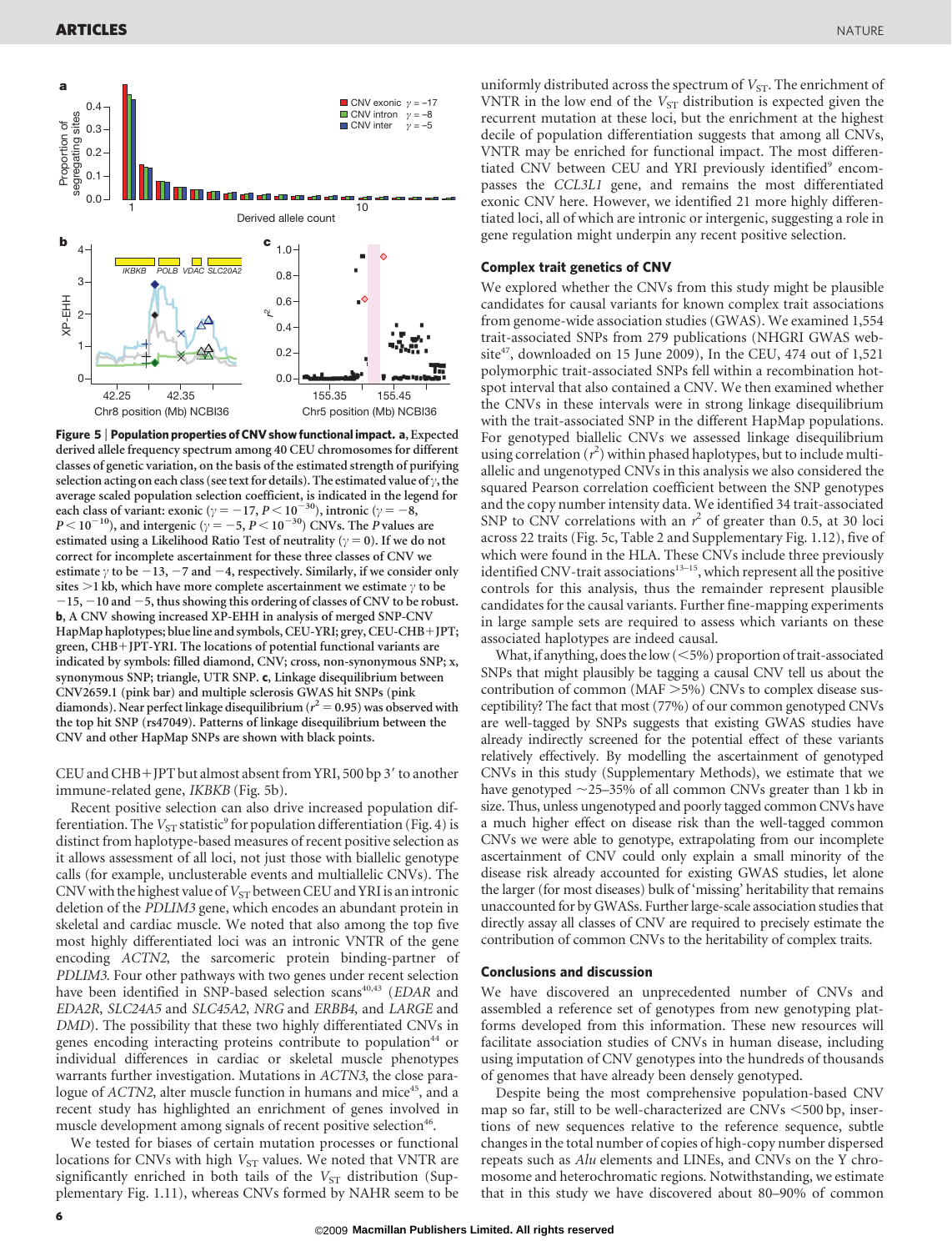#### Table 2 <sup>|</sup> Trait-associated SNPs with possible causal CNVs

| <b>SNP</b> | <b>CNV</b>       | Location*                 | $r^2$ † | Populationt | Data§       | Reported gene | Trait                               | PMID     |
|------------|------------------|---------------------------|---------|-------------|-------------|---------------|-------------------------------------|----------|
| rs10492972 | <b>CNVR65.1</b>  | chr1: 10405137-10406094   | 0.92    | <b>CEU</b>  | Phased      | KIF1B         | Multiple sclerosis                  | 18997785 |
| rs11809207 | <b>CNVR118.1</b> | chr1: 26332157-26337219   | 0.61    | <b>CEU</b>  | Phased      | CATSPER4      | Height                              | 19343178 |
| rs2815752  | CNVR217.1        | chr1: 72538870-72584557   | 0.96    | <b>CEU</b>  | Phased      | NEGR1         | Body mass index                     | 19079261 |
| rs7553864  | CNVR240.1        | chr1: 87385827-87386846   | 0.76    | <b>CEU</b>  | Intensities | AK002179      | Smoking behaviour                   | 19247474 |
| rs4085613  | CNVR358.1        | chr1: 150822234-150856715 | 0.97    | <b>CEU</b>  | Phased      | LCE3D, LCE3A  | Psoriasis                           | 19169255 |
| rs11265260 | CNVR381.1        | chr1: 157915386-157916253 | 0.62    | $CHB+JPT$   | Phased      | <b>CRP</b>    | C-reactive protein                  | 18439552 |
| rs12029454 | CNVR384.1        | chr1: 160497369-160497846 | 0.57    | $CHB+JPT$   | Phased      | NOS1AP        | QT interval                         | 19305408 |
| rs6725887  | CNVR1111.1       | chr2: 203607766-203612122 | 1.00    | <b>CEU</b>  | Phased      | WDR12         | Myocardial infarction (early onset) | 19198609 |
| rs9311171  | CNVR1355.1       | chr3: 37953474-37961880   | 1.00    | $CHB+JPT$   | Phased      | <b>CTDSPL</b> | Prostate cancer                     | 17903305 |
| rs3772255  | CNVR1591.1       | chr3: 157574746-157576258 | 0.90    | <b>CEU</b>  | Phased      | KCNAB1        | Ageing traits                       | 17903295 |
| rs9291683  | CNVR1819.6       | chr4: 9783252-9843664     | 0.51    | <b>YRI</b>  | Intensities | <b>NR</b>     | Bone mineral density                | 17903296 |
| rs9291683  | CNVR1819.1       | chr4: 9820419-9843664     | 0.51    | <b>YRI</b>  | Intensities | <b>NR</b>     | Bone mineral density                | 17903296 |
| rs401681   | CNVR2293.1       | chr5: 1386043-1386897     | 0.68    | <b>YRI</b>  | Intensities | CLPTM1L       | Lung cancer                         | 18978787 |
| rs11747270 | CNVR2646.1       | chr5: 150157836-150161778 | 1.00    | <b>CEU</b>  | Phased      | <b>IRGM</b>   | Crohn's disease                     | 18587394 |
| rs11747270 | CNVR2647 full    | chr5: 150183562-150203623 | 1.00    | <b>CEU</b>  | Phased      | <b>IRGM</b>   | Crohn's disease                     | 18587394 |
| rs4704970  | CNVR2659.1       | chr5: 155409234-155427600 | 0.95    | <b>CEU</b>  | Phased      | SGCD          | Multiple sclerosis (age of onset)   | 19010793 |
| rs12191877 | CNVR2841.6       | chr6: 31384505-31397416   | 0.79    | CEU         | Phased      | HLA-C         | Psoriasis                           | 19169254 |
| rs10484554 | CNVR2841.6       | chr6: 31384505-31397416   | 0.79    | <b>CEU</b>  | Phased      | HLA-C         | AIDS progression                    | 19115949 |
| rs3129934  | CNVR2845.21      | chr6: 32519885-32887814   | 0.87    | <b>CEU</b>  | Phased      | HLA-DRB1      | Multiple sclerosis                  | 18941528 |
| rs9277535  | CNVR2846.3       | chr6: 33156338-33162718   | 0.62    | CEU         | Intensities | HLA-DPB1      | Hepatitis B                         | 19349983 |
| rs9277535  | CNVR2846.5       | chr6: 33159682-33163323   | 0.67    | <b>CEU</b>  | Intensities | HLA-DPB1      | Hepatitis B                         | 19349983 |
| rs210138   | CNVR2850.1       | chr6: 33691917-33693857   | 0.55    | <b>CEU</b>  | Phased      | BAK1          | Testicular germ cell tumour         | 19483681 |
| rs2301436  | CNVR3164.1       | chr6: 167408121-167409138 | 0.71    | CEU         | Intensities | CCR6          | Crohn's disease                     | 18587394 |
| rs2705293  | CNVR4074.1       | chr8: 138980822-138981379 | 0.51    | <b>YRI</b>  | Intensities | AK127771      | Neuroticism                         | 18762592 |
| rs1602565  | CNVR5123.2       | chr11: 29095953-29096982  | 0.64    | <b>CEU</b>  | Intensities | Intergenic    | Schizophrenia                       | 18677311 |
| rs1602565  | CNVR5123.1       | chr11: 29096114-29096643  | 0.61    | CEU         | Intensities | Intergenic    | Schizophrenia                       | 18677311 |
| rs7395662  | CNVR5165.1       | chr11: 48557432-48560877  | 1.00    | CEU         | Phased      | MADD, FOLH1   | HDL cholesterol                     | 19060911 |
| rs9300212  | CNVR5492.1       | chr12: 33606396-33608182  | 0.84    | CEU         | Phased      | Intergenic    | Cognitive test performance          | 17903297 |
| rs1495377  | CNVR5583.1       | chr12:69818942-69819932   | 0.72    | CEU         | phased      | <b>NR</b>     | Type 2 diabetes                     | 17554300 |
| rs3118914  | CNVR5871.1       | chr13: 49967347-49973131  | 0.69    | <b>CEU</b>  | Phased      | DLEU7         | Height                              | 19343178 |
| rs763014   | CNVR6576.1       | chr16: 601068-603588      | 0.68    | CEU         | Intensities | RAB40C        | Height                              | 18391950 |
| rs8049607  | CNVR6636.1       | chr16: 11591538-11592052  | 0.88    | $CHB+JPT$   | Phased      | LITAF         | QT interval                         | 19305409 |
| rs7188697  | CNVR6746.1       | chr16: 57231107-57233858  | 0.61    | <b>YRI</b>  | Phased      | NDRG4         | QT interval                         | 19305409 |
| rs1805007  | CNVR6887.1       | chr16: 88423599-88425903  | 0.87    | <b>CEU</b>  | Phased      | MC1R          | Skin sensitivity to sun             | 18488028 |

List of CNV correlations with trait-associated SNPs with  $r^2 > 0.5$  (see main text for details). When a locus-trait association has been reported several times, only the results for the most recently published trait-associated SNPs are shown in this table. Some trait-associated SNPs are strongly correlated with more than one CNV in the same recombination hotspot interval. NR, no gene reported in original study; PMID, PubMed accession of the paper reporting the trait-associated SNP.

\* Location of the CNV.

{ Squared correlation coefficient.

{ Population in which correlation observed; some SNP-CNV correlations are observed in several populations.

 $\frac{1}{2}$  CNV data that correlates with the hit-SNP. Phased, phased SNP+CNV haplotypes; intensities, CNV intensity data and SNP genotypes. If present in phased and intensity data only phased data reported.

CNVs ( $MAF > 5\%$ ) greater than 1 kb in length, and have been able to genotype approximately 40% of these (Supplementary Methods). The remaining CNVs will probably be best captured by genome sequencing experiments.

The CNVs most difficult to genotype directly were duplications and multiallelic loci (including VNTR). They are also the categories of CNVs least likely to be tagged well by SNPs, and therefore most likely to be overlooked by linkage-disequilibrium-based association testing. The observation that VNTR are enriched among loci exhibiting high population differentiation provides evidence for the functional importance of this CNV class, which highlights the need for development of genome-wide assays for incorporating this often recalcitrant class of variants into human genetic studies.

We found that the mutational mechanisms generating CNVs vary depending on the different size of the genomic alteration. NAHR has more of a role in larger CNV formation, whereas VNTR and dispersed duplications (whose role in CNV formation was previously underappreciated) are more commonly observed with smaller CNVs. Although some sequence motifs (for example, some non-B-DNA structures) were more mutagenic than others, the sequence context was not strongly predictive of the location of CNVs, unlike the link between segmental duplications and larger CNVs mediated by NAHR.

We observed that non-B-DNA forming sequences that are enriched in promoter regions are also enriched in CNV breakpoints, suggesting that the same properties that enable regulation of transcription may also be mildly mutagenic for the formation of CNVs, and as a consequence, CNVs may influence the evolution of gene regulation. We also discovered that there are substantive differences in both the mutation mechanisms and the selection pressures of deletions and duplications.

Despite the fact that we identified several new CNVs that are potential causal variants on trait-associated haplotypes, collectively these CNVs could explain less than 5% of previously reported GWAS hits. Nonetheless, these observations emphasize the need to consider all classes of variation (SNPs and all structural variants, common and rare) when fine-mapping causal variants within association intervals. Sequence insertions relative to the reference sequence represent a particular challenge for both fine-mapping and association studies, because their presence on an associated haplotype might be easily overlooked.

Our results provide some guidance as to how resources might best be targeted to identify genetic variation underlying the 'missing' heritability for complex traits that remains unexplained by recent GWAS. Although common CNVs seem highly unlikely to account for much of this missing heritability, the striking strength of purifying selection acting on exonic and intronic deletions suggests that CNVs might contribute appreciably to rare variants involved in common and rare diseases, and that study designs that focus on ascertaining rare sequence and structural variants will maximise power to detect new causal variation.

#### METHODS SUMMARY

Samples. HapMap and Polymorphism Discovery Resource DNA samples were obtained from the Coriell Cell Repository. The reference DNA in genotyping experiments on the Agilent 105K array was a pool of 10 genomic cell-line DNAs from the European Collection of Cell Cultures.

CNV discovery experiments. Probes on the 20 array set were designed with a relaxed threshold for multiple matches to the reference genome to maximise coverage and allow screening of moderately repetitive sequences. The array data were generated at NimbleGen's Icelandic service facility. Experiments were repeated and quality-control filters were applied to improve the data consistency. Data were normalized to minimize variation between experiments; putative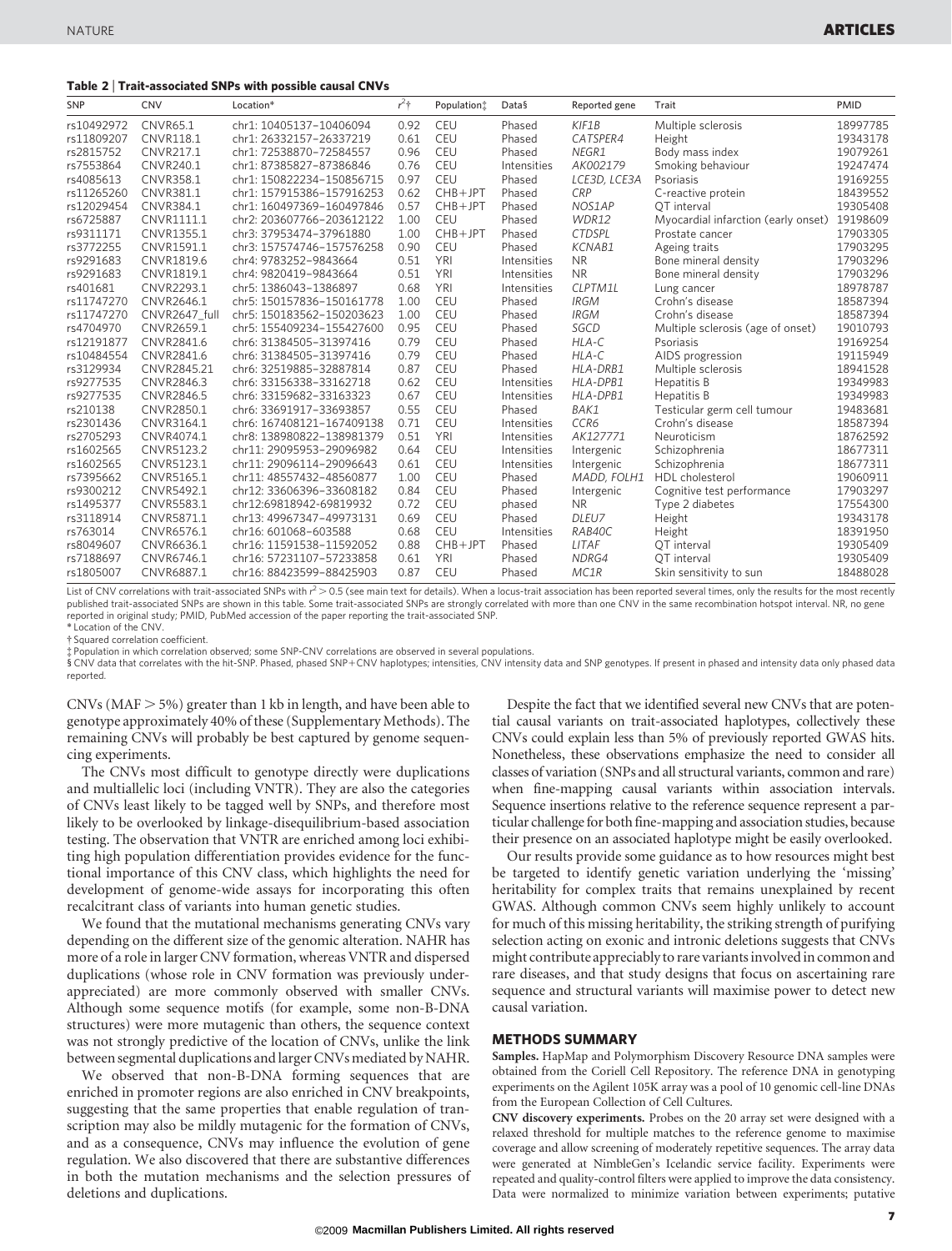CNVs were detected as chromosomal segments with unusually high or low log<sub>2</sub> ratios of fluorescent intensity between the test and reference genomes using the genome alteration detection analysis (GADA) algorithm<sup>48</sup>. Further filtering reduced false positives.

Validation experiments. qPCR experiments were performed by Applied Biosystems. Further validation was conducted by Sequenom and the co-authors of this paper.

CNV genotyping experiments. The Agilent 105K CNV genotyping array was designed by the WTCCC in collaboration with the other co-authors of this paper. After pilot experiments, each locus was targeted with at least 10 probes. Agilent array data were generated by Oxford Gene Technologies at their UK service facility as part of the pipeline developed for the large WTCCC association experiment (pipeline to be described elsewhere). We assessed the quality of the experiments on the 450 HapMap samples and repeated 90 poorer quality experiments to improve data consistency. The Illumina 660W array data were generated by Illumina Inc.

Statistical and population analysis. We devised statistical methods for CNV genotyping, absolute copy number estimation, breakpoint enrichment testing, and estimation of discovery power. We phased CNVs and SNPs into haplotypes using BEAGLE 3.0.3 (ref. 49), and used NestedMICA<sup>31</sup> for breakpoint motif discovery.

#### Received 14 August; accepted 21 September 2009. Published online 7 October 2009.

- 1. International Human Genome Sequencing Consortium. Finishing the euchromatic sequence of the human genome. Nature 431, 931–945 (2004).
- 2. Levy, S. & Strausberg, R. L. Human genetics: Individual genomes diversify. Nature 456, 49–51 (2008).
- 3. Frazer, K. A. et al. A second generation human haplotype map of over 3.1 million SNPs. Nature 449, 851–861 (2007).
- 4. Marchini, J. et al. A new multipoint method for genome-wide association studies by imputation of genotypes. Nature Genet. 39, 906–913 (2007).
- 5. Levy, S. et al. The diploid genome sequence of an individual human. PLoS Biol. 5, e254 (2007).
- 6. Wheeler, D. A. et al. The complete genome of an individual by massively parallel DNA sequencing. Nature 452, 872–876 (2008).
- Conrad, D. F. et al. A high-resolution survey of deletion polymorphism in the human genome. Nature Genet. 38, 75–81 (2006).
- 8. McCarroll, S. A. et al. Integrated detection and population-genetic analysis of SNPs and copy number variation. Nature Genet. 40, 1166–1174 (2008).
- 9. Redon, R. et al. Global variation in copy number in the human genome. Nature 444, 444–454 (2006).
- 10. Hurles, M. E., Dermitzakis, E. T. & Tyler-Smith, C. The functional impact of structural variation in humans. Trends Genet. 24, 238–245 (2008).
- 11. Stranger, B. E. et al. Relative impact of nucleotide and copy number variation on gene expression phenotypes. Science 315, 848-853 (2007).
- Buchanan, J. A. & Scherer, S. W. Contemplating effects of genomic structural variation. Genet. Med. 10, 639–647 (2008).
- 13. McCarroll, S. A. et al. Deletion polymorphism upstream of IRiGM associated with altered IRGM expression and Crohn's disease. Nature Genet. 40, 1107–1112 (2008).
- 14. Willer, C. J. et al. Six new loci associated with body mass index highlight a neuronal influence on body weight regulation. Nature Genet. 41, 25–34 (2009).
- 15. de Cid, R. et al. Deletion of the late cornified envelope LCE3B and LCE3C genes as a susceptibility factor for psoriasis. Nature Genet. 41, 211–215 (2009).
- 16. Yang, T. L. et al. Genome-wide copy-number-variation study identified a susceptibility gene, UGT2B17, for osteoporosis. Am. J. Hum. Genet. 83, 663–674 (2008).
- 17. Lee, C., Iafrate, A. J. & Brothman, A. R. Copy number variations and clinical cytogenetic diagnosis of constitutional disorders. Nature Genet. 39 (suppl), S48–S54 (2007).
- 18. Kidd, J. M. et al. Mapping and sequencing of structural variation from eight human genomes. Nature 453, 56–64 (2008).
- 19. Korbel, J. O. et al. Paired-end mapping reveals extensive structural variation in the human genome. Science 318, 420–426 (2007).
- 20. Gu, W., Zhang, F. & Lupski, J. R. Mechanisms for human genomic rearrangements. Pathogenetics 1, 4 (2008).
- 21. Barnes, C. et al. A robust statistical method for case-control association testing with copy number variation. Nature Genet. 40, 1245–1252 (2008).
- 22. Lohmueller, K. E. et al. Proportionally more deleterious genetic variation in European than in African populations. Nature 451, 994–997 (2008).
- 23. Ng, P. C. et al. Genetic variation in an individual human exome. PLoS Genet. 4, e1000160 (2008)
- 24. Kim, P. M., Korbel, J. O. & Gerstein, M. B. Positive selection at the protein network periphery: evaluation in terms of structural constraints and cellular context. Proc. Natl Acad. Sci. USA 104, 20274–20279 (2007).
- Tuzun, E. et al. Fine-scale structural variation of the human genome. Nature Genet. 37, 727–732 (2005).
- 26. Jeffreys, A. J. et al. Human minisatellites, repeat DNA instability and meiotic recombination. Electrophoresis 20, 1665–1675 (1999).
- 27. Bacolla, A. & Wells, R. D. Non-B DNA conformations, genomic rearrangements, and human disease. J. Biol. Chem. 279, 47411–47414 (2004).
- 28. Myers, S. et al. A common sequence motif associated with recombination hot spots and genome instability in humans. Nature Genet. 40, 1124–1129 (2008).
- 29. Jeffreys, A. J. et al. Meiotic recombination hot spots and human DNA diversity. Phil. Trans. R. Soc. Lond. B 359, 141–152 (2004).
- 30. Huppert, J. L. & Balasubramanian, S. G-quadruplexes in promoters throughout the human genome. Nucleic Acids Res. 35, 406–413 (2007).
- Down, T. A. & Hubbard, T. J. NestedMICA: sensitive inference of over-represented motifs in nucleic acid sequence. Nucleic Acids Res. 33, 1445–1453 (2005).
- Sen, S. K. et al. Human genomic deletions mediated by recombination between Alu elements. Am. J. Hum. Genet. 79, 41–53 (2006).
- Tian, D. et al. Single-nucleotide mutation rate increases close to insertions/ deletions in eukaryotes. Nature 455, 105–108 (2008).
- 34. Campbell, P. J. et al. Identification of somatically acquired rearrangements in cancer using genome-wide massively parallel paired-end sequencing. Nature Genet. 40, 722–729 (2008).
- 35. Pickeral, O. K., Makalowski, W., Boguski, M. S. & Boeke, J. D. Frequent human genomic DNA transduction driven by LINE-1 retrotransposition. Genome Res. 10, 411–415 (2000).
- 36. Gondo, Y. et al. High-frequency genetic reversion mediated by a DNA duplication: the mouse pink-eyed unstable mutation. Proc. Natl Acad. Sci. USA 90, 297–301 (1993).
- 37. Boyko, A. R. et al. Assessing the evolutionary impact of amino acid mutations in the human genome. PLoS Genet. 4, e1000083 (2008).
- 38. Emerson, J. J., Cardoso-Moreira, M., Borevitz, J. O. & Long, M. Natural selection shapes genome-wide patterns of copy-number polymorphism in Drosophila melanogaster. Science 320, 1629–1631 (2008).
- 39. Wang, L. L. et al. Intron-size constraint as a mutational mechanism in Rothmund-Thomson syndrome. Am. J. Hum. Genet. 71, 165–167 (2002).
- 40. Sabeti, P. C. et al. Genome-wide detection and characterization of positive selection in human populations. Nature 449, 913-918 (2007)
- 41. Voight, B. F., Kudaravalli, S., Wen, X. & Pritchard, J. K. A map of recent positive selection in the human genome. PLoS Biol. 4, e72 (2006).
- 42. Smith, E. E. & Malik, H. S. The apolipoprotein L family of programmed cell death and immunity genes rapidly evolved in primates at discrete sites of host-pathogen interactions. Genome Res. 19, 850–858 (2009).
- 43. Pickrell, J. K. et al. Signals of recent positive selection in a worldwide sample of human populations. Genome Res. 19, 826–837 (2009).
- 44. Silva, A. M. et al. Ethnicity-related skeletal muscle differences across the lifespan. Am. J. Hum. Biol. doi:10.1002/ajhb.20956 (16 June 2009).
- 45. MacArthur, D. G. et al. Loss of ACTN3 gene function alters mouse muscle metabolism and shows evidence of positive selection in humans. Nature Genet. 39, 1261–1265 (2007).
- 46. Nielsen, R. et al. Darwinian and demographic forces affecting human protein coding genes. Genome Res. 19, 838–849 (2009).
- 47. Hindorff, L. A. et al. Potential etiologic and functional implications of genome-wide association loci for human diseases and traits. Proc. Natl Acad. Sci. USA 106, 9362–9367 (2009).
- 48. Pique-Regi, R. et al. Sparse representation and Bayesian detection of genome copy number alterations from microarray data. Bioinformatics 24, 309–318 (2008).
- 49. Browning, S. R. & Browning, B. L. Rapid and accurate haplotype phasing and missing-data inference for whole-genome association studies by use of localized haplotype clustering. Am. J. Hum. Genet. 81, 1084–1097 (2007).
- 50. Iafrate, A. J. et al. Detection of large-scale variation in the human genome. Nature Genet. 36, 949–951 (2004).

Supplementary Information is linked to the online version of the paper at <www.nature.com/nature>.

Acknowledgements We would like to thank A. Boyko, J. J. Emerson, J. Pickrell, S. Kudaravalli, J. Pritchard, T. Down, S. McCarroll, J. Collins, C. Beazley, M. Dermitzakis, P. Eis, T. Richmond, M. Hogan, D. Bailey, S. Giles, G. Speight, N. Sparkes, D. Peiffer, C. Chen, K. Li, P. Oeth, D. Stetson and D. Church for advice, sharing data, sharing software and technical assistance. We are grateful for the efforts and support of our colleagues at NimbleGen, Agilent, Illumina, Applied Biosystems and Sequenom. We thank J. Barrett for comments on an earlier version of the manuscript. The Centre for Applied Genomics at the Hospital for Sick Children and Wellcome Trust Sanger Institute are acknowledged for database, technical assistance and bioinformatics support. This research was supported by the Wellcome Trust (grant no. 077006/Z/05/Z; to M.E.H., N.P.C., C.T.-S.), Canada Foundation of Innovation and Ontario Innovation Trust (to S.W.S.), Canadian Institutes of Health Research (CIHR) (to S.W.S.), Genome Canada/ Ontario Genomics Institute (to S.W.S.), the McLaughlin Centre for Molecular Medicine (to S.W.S.), Ontario Ministry of Research and Innovation (to S.W.S.), the Hospital for Sick Children Foundation (to S.W.S.), the Department of Pathology at Brigham and Women's Hospital (to C.L.) and the National Institutes of Health (NIH) (grants HG004221 and GM081533; to C.L.). K.K. is supported by the Academy of Finland. D.P. is supported by fellowships from the Royal Netherlands Academy of Arts and Sciences (TMF/DA/5801) and the Netherlands Organization for Scientific Research (Rubicon 825.06.031). S.W.S. holds the